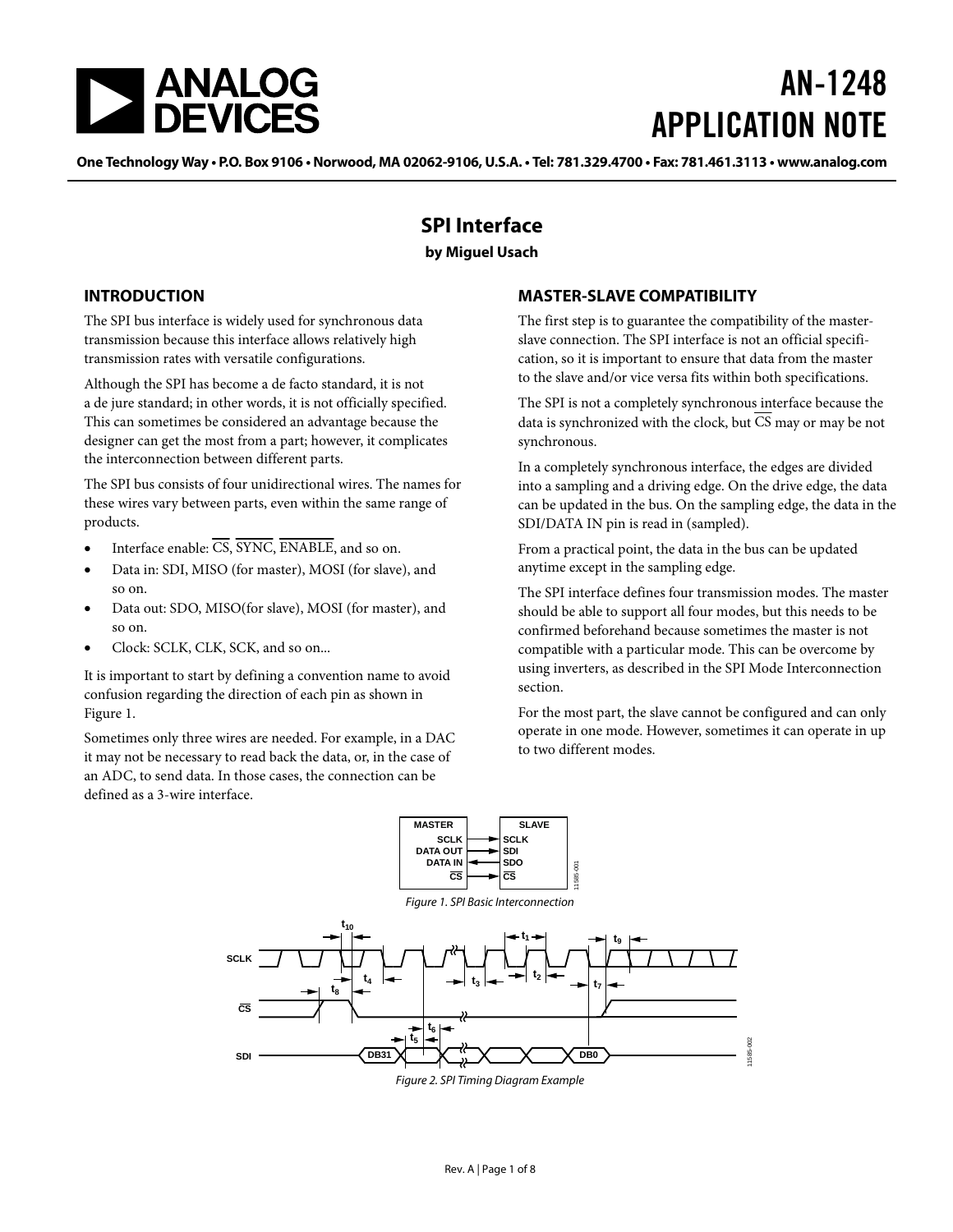## TABLE OF CONTENTS

## <span id="page-1-0"></span>**REVISION HISTORY**

| $9/15$ —Rev. 0 to Rev. A |  |
|--------------------------|--|
|                          |  |

**7/13—Revision 0: Initial Version**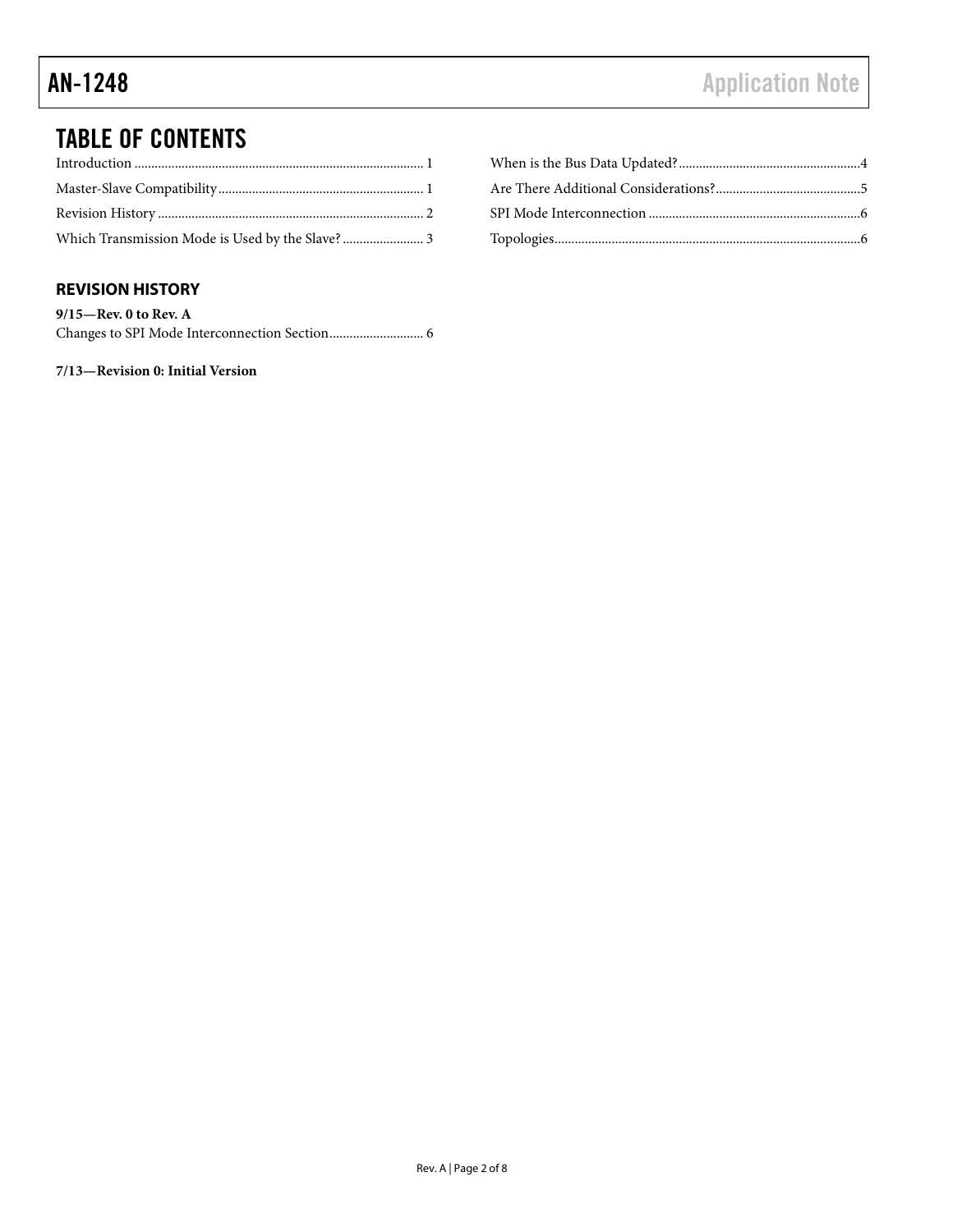## <span id="page-2-0"></span>**WHICH TRANSMISSION MODE IS USED BY THE SLAVE?**

The timing diagram is a figure with multiple lines and names as shown in [Figure 2.](#page-0-2) 

The mode depends on the SCLK level, sometimes called polarity (CPOL), when the transmission is initiated  $\overline{\text{CS}}$  is pulled low) and the sampling edge, called phase (CPHA), as shown in Figure 3. Note that the phase is relative to the polarity and is not an absolute value. The SPI modes are captured in [Table 1.](#page-2-1) 



**Table 1. SPI Modes** 

| Mode | Polarity (CPOL) | Phase (CPHA) |
|------|-----------------|--------------|
| n    |                 |              |
|      |                 |              |
| 2    |                 |              |
| 3    |                 | 11585        |

Identifying the transmission mode is relatively easy. There is a line that connects the  $\overline{CS}$  falling edge with SCLK as shown in Figure 4.



Figure 4. Polarity Mode

In this particular case, SCLK can be high or low; there is no restriction.

The SDI diagram should have a bit that is enclosed by two timings, setup and hold. The two timings refer to the time that the data should be present in the bus before and after the sample edge, so both timings use the sampling edge for reference as shown in Figure 5.

<span id="page-2-1"></span>

In this case, the sample edge is falling.

Correlating the findings wit[h Table 1, t](#page-2-1)he slave part is compatible with Mode 1 and Mode 2.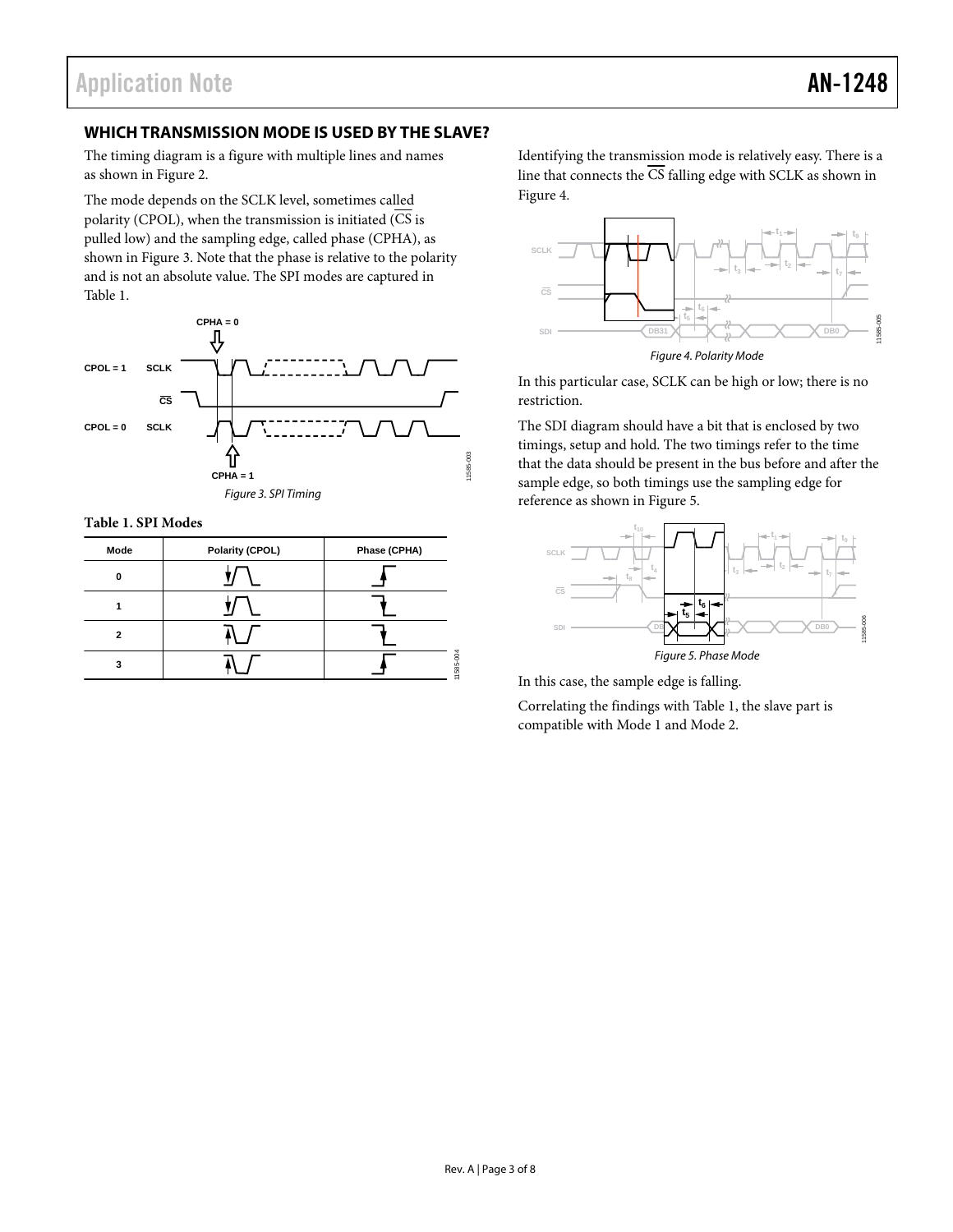## <span id="page-3-0"></span>**WHEN IS THE BUS DATA UPDATED?**

The SDO is used to transfer data from slave to master as well as transferring data out from master to slave. Although the data can be updated anytime, typically two strategies are employed.

One strategy is to update the SDO/DATA OUT pin in the driving edge as shown in [Figure 7.](#page-3-1)

The other strategy is to update the SDO/DATA OUT pin several nanoseconds after the sampling edge as shown i[n Figure](#page-3-2) 8.

There are technical reasons behind both strategies, but it is important to understand the tradeoffs.

Masters use the first strategy because the SDO drivers are designed to support fast transitions.

Slaves implement an internal SDO driver weaker than the master, thus the strategy implemented is dependent on the data transfer rate.

If the SDO signal is updated in the driving edge, the pin has only one-half (or even less) of a clock period to update the signal because a signal should be stable several nanoseconds before the sampling edge.

To guarantee a correct readback, the SCLK should be reduced to guarantee that the signal is stable before the sampling edge.

For this example, assume a maximum transition time of 36 ns.

SDO Data Valid from SCLK Rising Edge

 $t<sub>9</sub>$  36 ns

This mean that the maximum cycle time is 36 ns + master setup time (assume 10 ns) = 46 ns, so the maximum SCLK frequency for reading back is 10 MHz.

If the pin is updated several nanoseconds after the sampling edge, the slave has almost the full SCLK period to guarantee a stable value of the signal in the bus so that the readback can be done without reducing the SCLK frequency.

The main trade-off is for slow masters because the data only is stable in the pin several nanoseconds after the sampling edge and the master hold time can be violated. This problem occurs because the hold time is high, that is, >15 ns. If this is the case, the recommendation is to use a logic gate to delay the new data in the DATA IN pin as long as it needed as shown in [Figure 6.](#page-3-3)



*Figure 6. Enable Time* 

<span id="page-3-3"></span>Several gate technologies and typical propagation delays for a NOR gate are shown in [Table 2.](#page-3-4)

#### <span id="page-3-4"></span>**Table 2. Gate Technologies and Propagation Delays**

| <b>Technology</b> | <b>Propagation Delay</b> |  |  |
|-------------------|--------------------------|--|--|
| AHC               | 4.4 ns                   |  |  |
| HC                | 9 <sub>ns</sub>          |  |  |
| HC 1              | 11ns                     |  |  |

<span id="page-3-2"></span><span id="page-3-1"></span>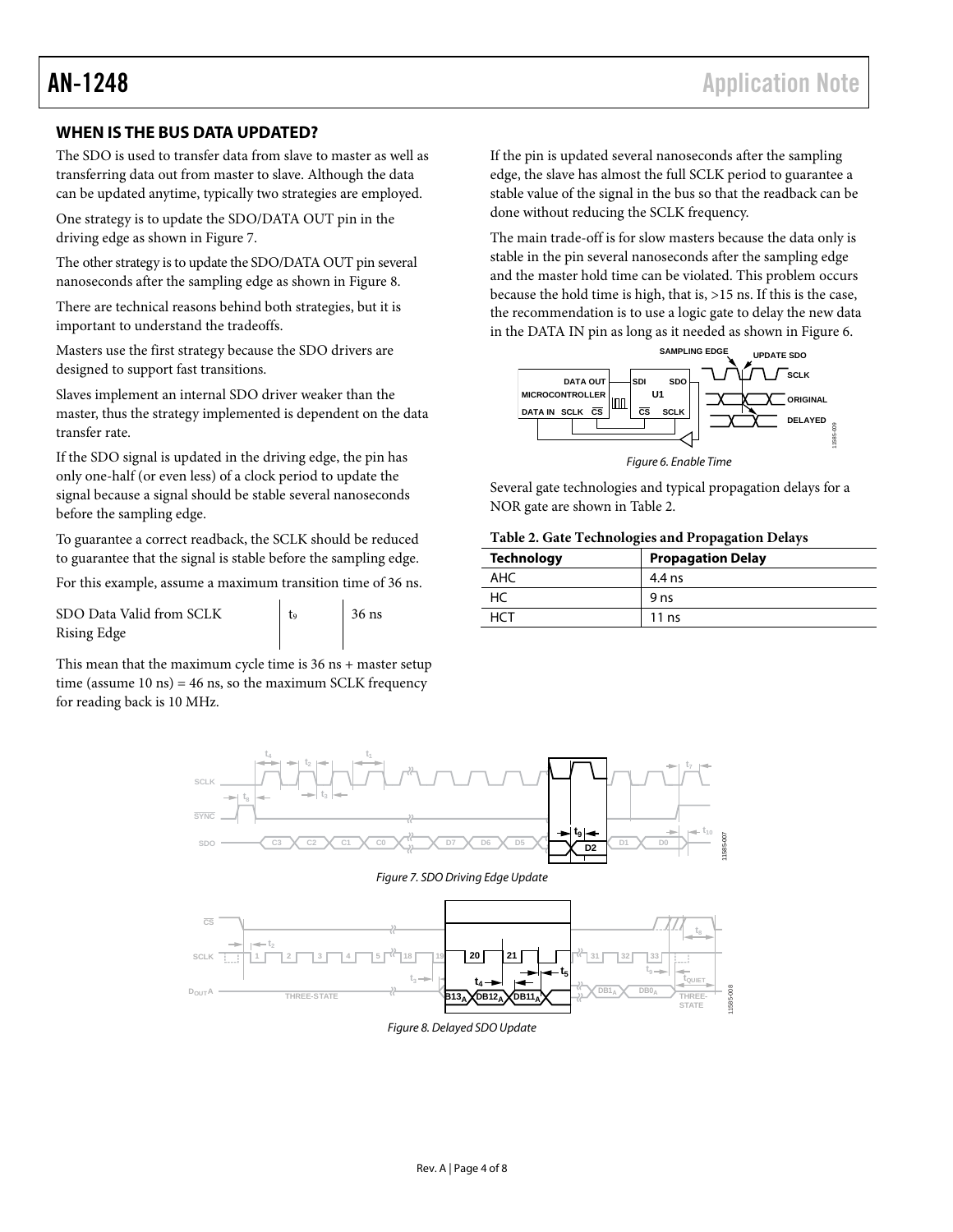## <span id="page-4-0"></span>**ARE THERE ADDITIONAL CONSIDERATIONS?**

#### *Enable Time*

Enable time defines how fast the SPI interface is enabled and ready to receive or transmit data. This is typically referred to as the SCLK sampling edge as shown i[n Figure 9.](#page-4-1) 

#### *Disable Time*

Disable time defines how fast the SPI is disabled to ignore any new generated sampling edge transitions as shown in [Figure 9.](#page-4-1)



<span id="page-4-1"></span>*Figure 9. Enable and Disable Time*

## *CS as Start Conversion Signal*

Some ADCs, in order to reduce the pin count, and fit in small packages, or just to reduce the routing complexity, offer multiple functionality in a single pin.

When the  $\overline{CS}$  is used to generate the internal start conversion signal, there are two different case scenarios.

#### **First Scenario**

The SCLK signal is used as an internal clock, and continuous SCLK is needed. In this case, the SCLK is limited between a maximum and minimum value as shown i[n Table 3.](#page-4-2) 

#### <span id="page-4-2"></span>**Table 3. Example of SCLK Frequency Limitation**

| <b>Parameter</b> | Min  | Max | Unit | <b>Description</b> |
|------------------|------|-----|------|--------------------|
| Tsclk            | 0.01 |     | MHz  | <b>SCLK</b>        |
|                  |      |     |      | frequency          |

There is timing, restriction, similar to the enable time described below, in which the master cannot generate a sampling edge, or the conversion will be corrupted, as shown in [Figure 10.](#page-4-3)

<span id="page-4-3"></span>

*Figure 10. Continuous SCLK During Conversion*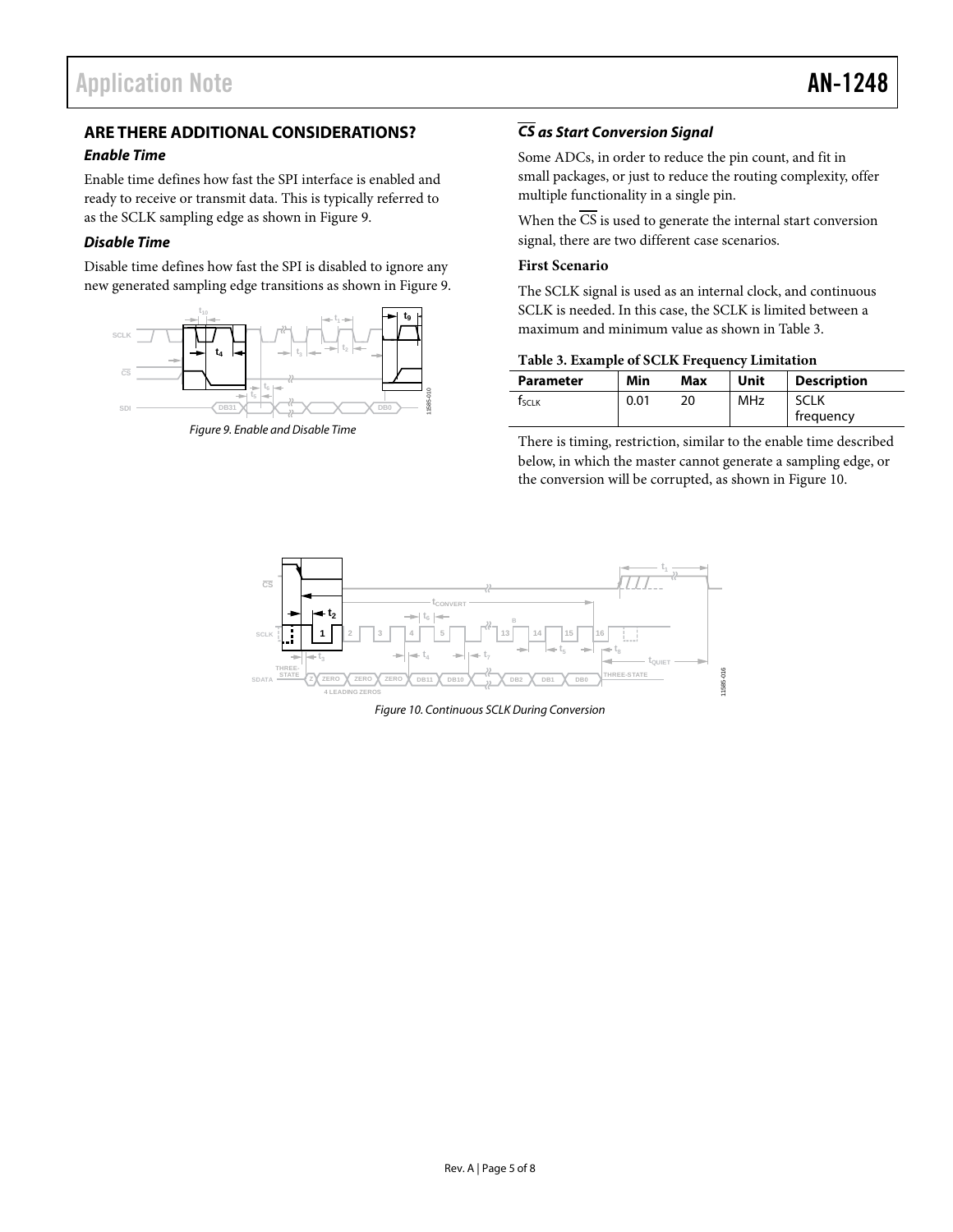11585-012

#### **Second Scenario**

The part includes an internal conversion clock. In this case, the recommendation is to not generate SCLK pulses to reduce the digital feedthrough impact in the LSB bits conversion as shown in [Figure 11.](#page-5-2) 



Figure 11. Quiet SCLK During Conversion

<span id="page-5-2"></span>If the SPI interface is implemented by the hardware, rather than an FPGA, it is not possible to have accurate control of the SCLK and CS pin. If this is the case, the recommendation is to use a GPIO as  $\overline{CS}$ , to accurately control the relation between  $\overline{CS}$  and SCLK.

#### **SDO as Conversion Ready Pin**

In some ADCs, the SDO provides double functionality. This is typically noted as SDO/RDY. The SDO pin is disabled with  $\overline{\text{CS}}$  and remains at high impedance until the conversion is completed at which point the pin is pulled low, indicating the end of the conversion.

## <span id="page-5-0"></span>**SPI MODE INTERCONNECTION**

Sometimes because the controller cannot be configured in a particular SPI mode used by the slave or because there is a need to operate all the devices with the same SPI mode, that is, daisychain mode, the mode needs to be modified externally.

Consider these two cases:

- The mode is complementary where  $MODE1 = \overline{MODE3}$  or  $MODE0 = \overline{MODE2}$ Using a inverter gate in the SCLK line the problem is fixed
- The modes are not complementary. The solution becomes a bit more elaborate, and involves the use of inverters and flip-flops, thus the recommendation is to avoid this because timing issues may arise.

## <span id="page-5-1"></span>**TOPOLOGIES**

The SPI interface permits different topologies allowing the master to control one or several slaves.

#### **Standalone Topology**

In this configuration, there is only one slave and one master, as shown in [Figure 12.](#page-5-3) 



Figure 12. Standalone Configuration

#### <span id="page-5-3"></span>**Daisy-Chain Topology**

In this configuration, there is one master and multiple slaves connected in series as shown i[n Figure 13.](#page-5-4)



Figure 13. Daisy-Chain Configuration

<span id="page-5-4"></span>The main benefit of this configuration is the reduced number of connections required.

Operating in this mode, the clock period may need to be increased because the propagation delay of the line between subsequent devices. In addition, the number of clocks should be increased because the required clocks are the sum of U1 and U2.

Typical transmission in a daisy-chain configuration is shown in [Figure 14.](#page-6-0) The first data-word is assigned to the last slave connected and the last data-word is assigned to the closest slave.

There are parts that can be configured in daisy-chain mode but, by default, the part power-up in stand-alone mode, that is, the SDO pin does not clock out data.

In this case, the recommendation is to place the part in the first place in the chain and enable daisy-chain mode by writing directly to the part. Because the SDO is in high impedance before enabling the mode, it is recommended to connect a pullup (or pull-low) resistor in the SDO pin to control the data that is transferred to the second device in the chain.

Similar problems occur when the SDO pin is used for multiple functionality, SDO/RDY. The recommendation is to place a pull-up resistor to avoid electrical issues and continue using the RDY functionality.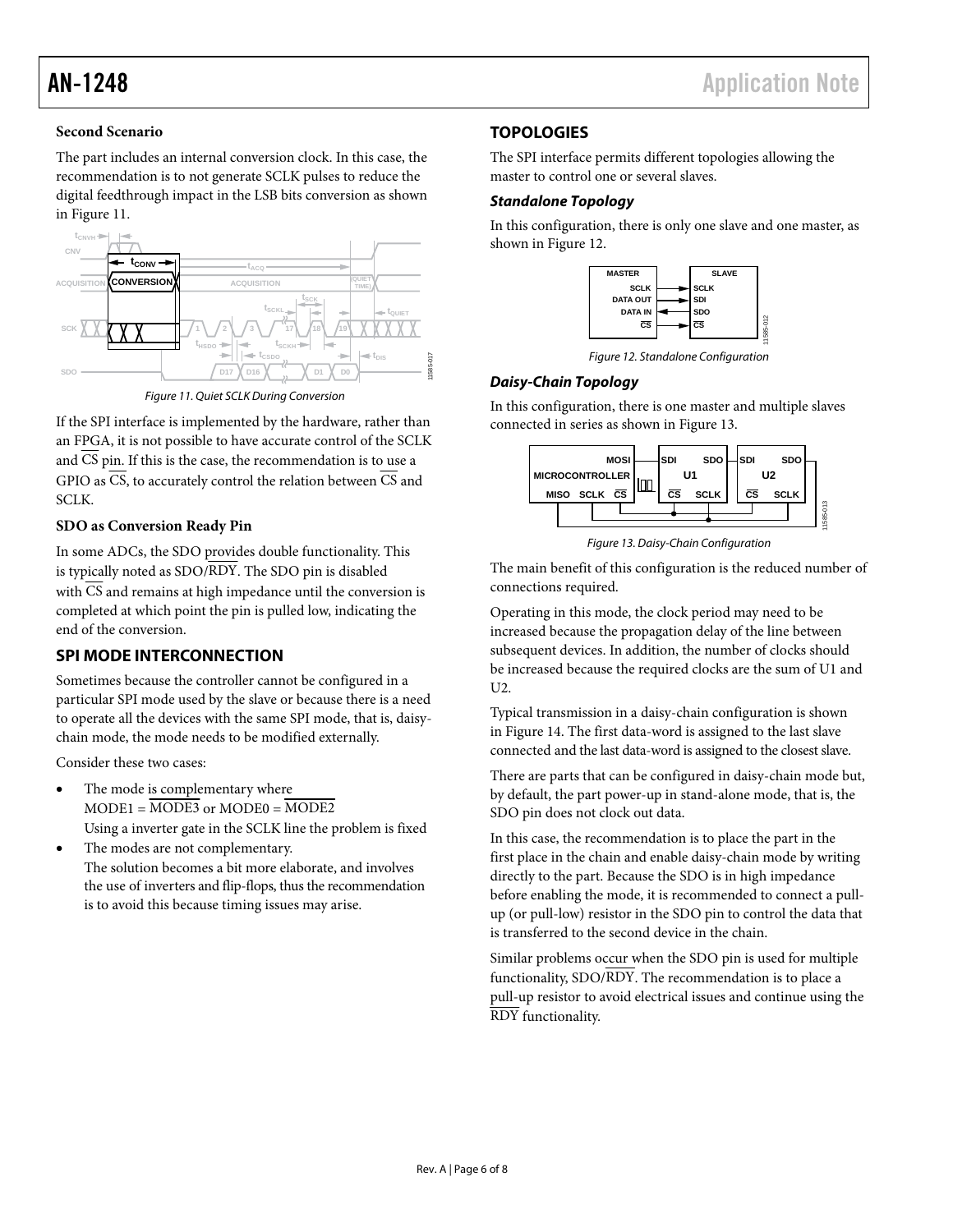



### <span id="page-6-0"></span>*Parallel Configuration*

In this configuration, there is one master with multiple slaves connected in parallel as show[n Figure 15.](#page-6-1)



<span id="page-6-1"></span>*Figure 15. Parallel Configuration*

In this configuration, SCLK and SDI are shared within all the parts. Due to the parasitic net (or track) capacitance, it is recommended to increase the clock period slightly.

As a precaution, in this configuration, the SDO may be not disabled synchronously with SYNC in some parts, for example, if the part is configured in daisy-chain mode.

In this case, to avoid electrical issues, the recommendation is to not connect the SDO pin to the bus. Alternatively, if it is possible to disable the SDO pin, place a serial resistance with the SDO pin to minimize electrical problems in the first transmission and disable the SDO pin at the beginning.